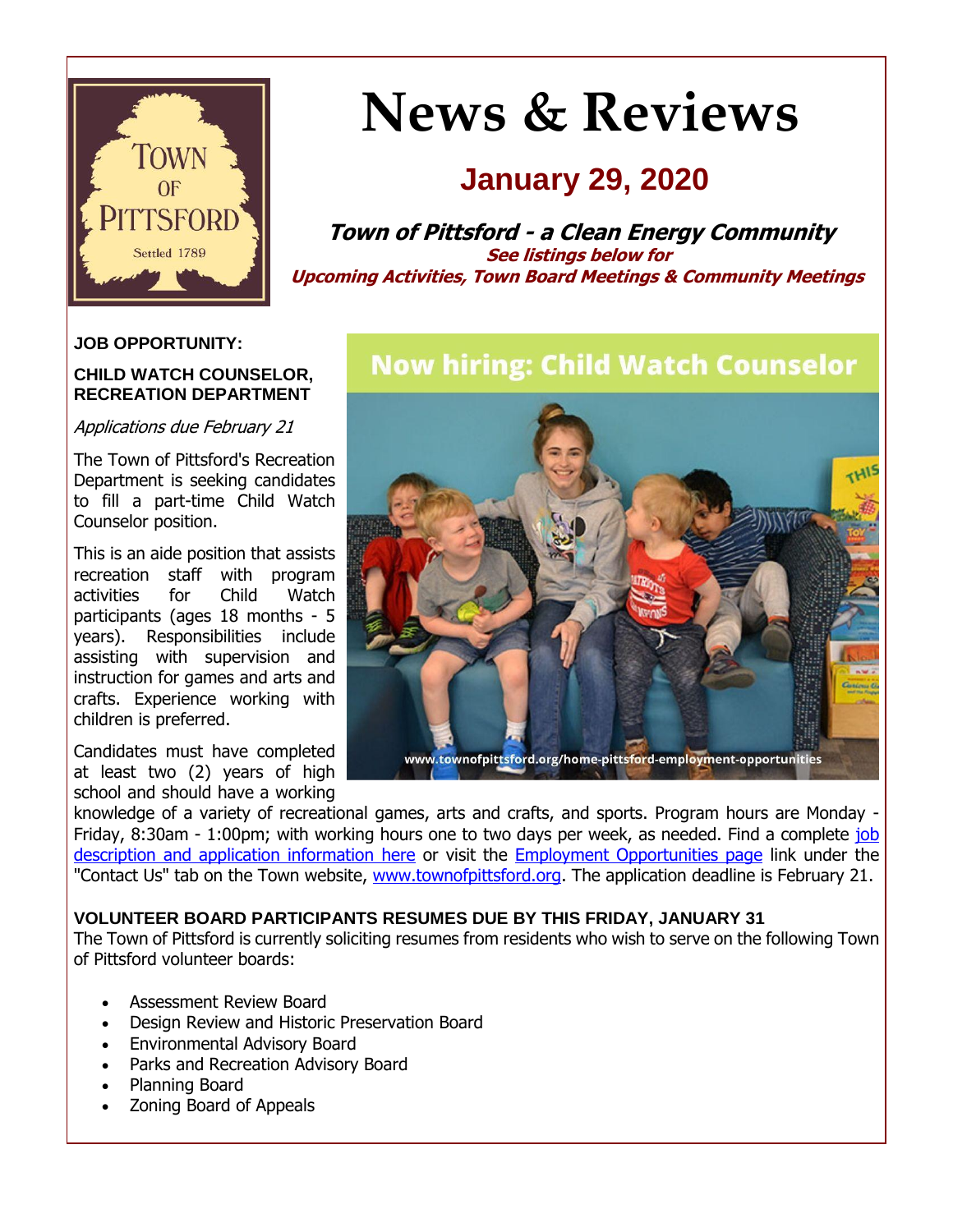These boards assist with the various functions of Town government and in many cases make decisions affecting key issues of importance to Pittsford's success as a community.

**Selection Process:** once candidate resumes are received, they will be distributed equally among Town Board members, who will then, along with the corresponding board chair, interview interested candidates. Interview questions will be consistent among candidates and responses rated against the same criteria. The highest-rated candidates will be selected; those not selected will be notified.

Any Pittsford resident with an interest in serving on one of the above volunteer boards should **send a resume for consideration by this Friday, January 31** to:

Supervisor's Office, Town of Pittsford, 11 South Main Street, Pittsford, New York 14534 or [sreddick@townofpittsford.org](mailto:sreddick@townofpittsford.org?subject=Town%20Volunteer%20Board%20application)

**Please indicate in your submission what board would be of interest to you.** For complete information about each board's responsibilities and board member term lengths, click this link to [Town](http://r20.rs6.net/tn.jsp?f=001pQBkOGmGMNFzqIdEE0OccMyjWJLM_W7W9kVl1B3R4Wdbz-gbrN9OR4AutK2hIxByk3CSBUi2dMMoaPxoflOzZU40BZINEAQ_4gg46kHjcQut2Y9t16RPj5Eck32axg1sx-xOzb1761mQZqSvRvuS7Z6XU5SAM-V0v0GNww9jSl8Oc2omsumxpkAYMi57dtjB64IqRfRylyAHkFzIYMJ2A1VtErpReV5g3PgFqrHjT6RQnGMnqjY44lP67vcd2dEzmMKpggTMZC_Uc69Uf9lK6kxPPZKfs18LjxrzbxL5n_bgkRGvgaguVg64cwp1f9uK&c=zXidmpv7H4DHbRa662-gwPZi1fTiqLHd24pros6-6fByEleneLAmaA==&ch=0NWPsYBcMzJh7Qj6AwZ6jq6TaBXjrr_1d-VFcLLgDsjoGXvyNUAPIQ==)  [citizen volunteer board information](http://r20.rs6.net/tn.jsp?f=001pQBkOGmGMNFzqIdEE0OccMyjWJLM_W7W9kVl1B3R4Wdbz-gbrN9OR4AutK2hIxByk3CSBUi2dMMoaPxoflOzZU40BZINEAQ_4gg46kHjcQut2Y9t16RPj5Eck32axg1sx-xOzb1761mQZqSvRvuS7Z6XU5SAM-V0v0GNww9jSl8Oc2omsumxpkAYMi57dtjB64IqRfRylyAHkFzIYMJ2A1VtErpReV5g3PgFqrHjT6RQnGMnqjY44lP67vcd2dEzmMKpggTMZC_Uc69Uf9lK6kxPPZKfs18LjxrzbxL5n_bgkRGvgaguVg64cwp1f9uK&c=zXidmpv7H4DHbRa662-gwPZi1fTiqLHd24pros6-6fByEleneLAmaA==&ch=0NWPsYBcMzJh7Qj6AwZ6jq6TaBXjrr_1d-VFcLLgDsjoGXvyNUAPIQ==) or visit the "Volunteer Boards" link under the "Government" tab on the Town website at [www.townofpittsford.org.](http://r20.rs6.net/tn.jsp?f=001pQBkOGmGMNFzqIdEE0OccMyjWJLM_W7W9kVl1B3R4Wdbz-gbrN9OR25XhAQ8cPTA5QP5V_7mhVeshHpTeK_IWLuRXx3cZaeCkSxslPo7BE8J4kg09z7_G-GGWt2wbztcJW6d7_0NL4IqlhK_4_GmwOEW9-ezTuB0msID8zqfmed1wyC1pjvgOdZMNYNgxV5tRp0AcozZpQIZwGtcerkKsTSNjkFzpgQyyi7nXdx1BSR6AyNFgE7QAzuQ_WW5gTbVX1MhqL3YbyHbTo7xeFy5kiXhGAWgSjiLTY7QUyI967Q=&c=zXidmpv7H4DHbRa662-gwPZi1fTiqLHd24pros6-6fByEleneLAmaA==&ch=0NWPsYBcMzJh7Qj6AwZ6jq6TaBXjrr_1d-VFcLLgDsjoGXvyNUAPIQ==)

**CHRISTMAS TREE RECYCLING CONTINUES THROUGH JANUARY 31** You can be green even in the winter - recycle your Christmas tree! Town of Pittsford crews will pick up trees placed curbside **through this Friday, January 31** as long as all plastic bagging and all decorations are removed. Weather permitting, Christmas trees are picked up each year from the week after Christmas through the end of January. Christmas trees may also be dropped off at the Highway Garage, 60 Golf Avenue, from 7:00am until dark, Monday through Saturday. All trees gathered will be chipped and reused as mulch. The mulch will be available free to residents in the spring at the East Street storage site located just before the gate to the Town Parks Department office building (enter at 34 East Street).

#### **WIN A LIBRARY TOTE BAG!**

#### *Drawings every Friday, through February 28*

Wegmans stopped using plastic grocery bags this past Monday, and the New York State plastic bag waste reduction law banning plastic bags takes effect March 1. Now is the perfect time to stop by the Pittsford Community Library's circulation desk and enter their free drawing for one of the Library's tote bags!



The Library is raffling off its reusable cloth tote bags every Friday through the end of February. Stop by, sign up and you could win a stylish bag that's handy to use and better for the environment!

#### **NEXT SUPERVISOR SATURDAY WITH BILL SMITH IS FEBRUARY 8**

Town Supervisor Bill Smith will hold his next monthly community open house on Saturday, February 8 from 9:00 - 10:00am at the Pittsford Community Library. Stop by and join the conversation to catch up on current issues, Town projects and other topics you might wish to discuss.

This casual open house, held in the Library's Fisher Meeting Room, enables residents who can't stop by to see the Supervisor during the work week a chance to speak to him directly. Come and discuss what matters most to you! Drop in - no registration required. The Pittsford Community Library is located at 24 State Street.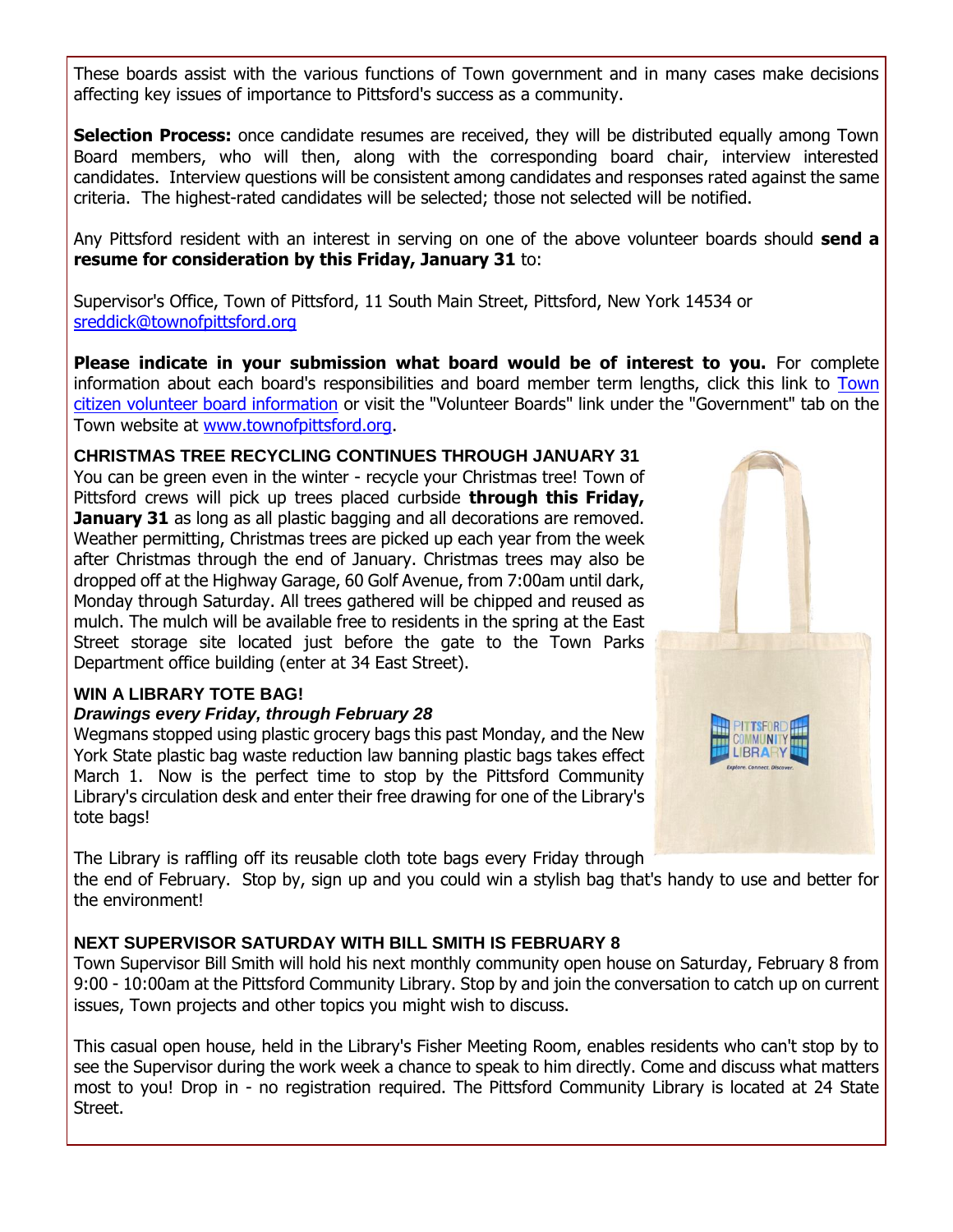Supervisor Smith keeps an open door policy and also welcomes visits from residents at Town Hall during regular business hours Monday to Friday. As always, he's available by phone at 248-6220 and by email at [bsmith@townofpittsford.org.](mailto:bsmith@townofpittsford.org)

#### **PROPERTY TAX PAYMENTS DUE BY 2/10, EXTENDED OFFICE HOURS ON MONDAY, 2/10**

The interest-free Town and County property tax payment deadline is February 10; first installments or full payments of your Town and County property taxes are due at this time. To assist taxpayers, the Town Clerk will **extend office hours, for tax payments only, from 8:00am to 6:00pm on Monday, February 10**. For residents paying property tax bills at Town Hall (11 South Main Street), 10 minute parking will be available in the parking lot behind the building on Friday, February 10. The payment stub (see page 2 of your bill) must accompany payment.

First installment payments and full payments can also be paid at Canandaigua National Bank, 18 State Street, through Monday, February 10 only. Payments may be made [online](http://r20.rs6.net/tn.jsp?f=001pQBkOGmGMNFzqIdEE0OccMyjWJLM_W7W9kVl1B3R4Wdbz-gbrN9OR_e4i507xWa1yzT-MPcr4SuTzqLrWsm_oxzubDsnak2rJNvOE7MIPejjiFtUdZGeqHjCFoOaFfazKIjmyk4Td2LdWSVbg9EoEPqURc7EYv0BnFye0Ozb0ddaAi41Ow3Qcud4nCf2fdB1jAgxQulndt42gMcAjZluG4DvZY04uGjF4EMGMFhtm5qUIZWr5i4qEzQw921w1euuJnWu_cRarDcNltIHAU4o8WgJB1lGC-gVpGYu1sQ7zQB8jiTHdHorL7_AZp5XqU5X&c=zXidmpv7H4DHbRa662-gwPZi1fTiqLHd24pros6-6fByEleneLAmaA==&ch=0NWPsYBcMzJh7Qj6AwZ6jq6TaBXjrr_1d-VFcLLgDsjoGXvyNUAPIQ==) by February 10, using Visa and MasterCard only; please note there is a 3% service charge for online payments. [To pay online click this link,](http://r20.rs6.net/tn.jsp?f=001pQBkOGmGMNFzqIdEE0OccMyjWJLM_W7W9kVl1B3R4Wdbz-gbrN9ORwbhoVaAoj9_OowLGbfwU0F0wFLiquqA04RpLb7RUNT-JjXMi3-G4PcFRY9JH4A6yfpoJWoasoUekcLAu-2PlsZ8kl_UMt_jAkCLvw9Hy23AcZmVthRKDJdceqQwz0i61qKgRie_Ks7yX4wtGbvBsay9mooRy8URZ1nGQjRTxMpzDRnBj5jKIoEJ_JL5XQtyYVBn4y4YaHF_HAzqmkEpiImL3coPoHuboAZc3fk94hKo0JBP9MHtsG2DrI-KPp9ioQ==&c=zXidmpv7H4DHbRa662-gwPZi1fTiqLHd24pros6-6fByEleneLAmaA==&ch=0NWPsYBcMzJh7Qj6AwZ6jq6TaBXjrr_1d-VFcLLgDsjoGXvyNUAPIQ==) which directs to the Monroe County Property Tax portal on the Monroe County website.

It is also **strongly** advised that you do NOT pay by electronic check, as these payments do not receive a U.S. postmark and may arrive late. The payment stub (see page 2 of your tax bill) must accompany your payment. Please include a phone number on your check, if possible.

**Please also note:** If you are paying your tax bill with an online bill pay (electronic banking) system through your bank, please be aware that your bank still generates and mails a paper check to the Town and it may take as long as two weeks or more to reach the Town offices. This type of mail does not receive a USPS postmark. Therefore, the Town can only consider your payment received on the date it is physically received in our office.

#### **TOWN SUPERVISOR'S COLUMN: 2019 YEAR IN REVIEW**

Town Supervisor Bill Smith discusses the Town's projects, programs and accomplishments of 2019 in his most recent Supervisor's column entitled A Year in Review. You can [find it here](http://r20.rs6.net/tn.jsp?f=001pQBkOGmGMNFzqIdEE0OccMyjWJLM_W7W9kVl1B3R4Wdbz-gbrN9ORwbhoVaAoj9_-PUsKdwfnMzx7R8uwwW1dBJQQpwf_d0-jo1VumLE2ghULldBvnUQ3ci-1lKT__7V2rF0JEhA0OHQl6jpU0cQm7vwq4b0WHBwSI-olyxo2vL-_UzWYaq_r0TTROezEjhvK0kJGUBQ4xHsqHq_8x6G1QRIbyVaxw9TaadqAbqiqxfmcIr2FouzPV_LyK7y7lpM1HrNrTYmUcngPtlXGSCQ6r5GcyNYLCDZtCXwG8XkMQDsd7Cl0R1JIr5uFbqDigpW0u7Wz2UvYAQbLRnYUtSebkM5-Grkd_Qvxdzgw3S30_oef1bUdtF_2qbvMYbSEhW1CcEWfWCf4XMWJOXsFvJt7eZL2aeN1OY3&c=zXidmpv7H4DHbRa662-gwPZi1fTiqLHd24pros6-6fByEleneLAmaA==&ch=0NWPsYBcMzJh7Qj6AwZ6jq6TaBXjrr_1d-VFcLLgDsjoGXvyNUAPIQ==) and read past columns on the Town's [Supervisor Columns webpage.](http://r20.rs6.net/tn.jsp?f=001pQBkOGmGMNFzqIdEE0OccMyjWJLM_W7W9kVl1B3R4Wdbz-gbrN9ORz1inuv8ajC2rMdE8MB2N1H6HTWz6CnXL_sr3sQnhRkMDM6mzfOyhcjgZkL6oAEx1DhlXFs3IZzKJ4QlquQ7p75JKG2KJHkL2JMr8qJOr-vTG0j5wXpRHh8ZgVRP2ixvFym9O0zMvwJIb7SMfTns2s4M7WtNVZC8318bV-Hv1jc0GXu6_WNOO96uajbJ4IjoddCsKoOBCnagHPfgPgKmHWuC8af-OUeW9KClj3wcIjo5MPM5tH1crjVz0FeVORZZzNQJ4Qb5IP-k&c=zXidmpv7H4DHbRa662-gwPZi1fTiqLHd24pros6-6fByEleneLAmaA==&ch=0NWPsYBcMzJh7Qj6AwZ6jq6TaBXjrr_1d-VFcLLgDsjoGXvyNUAPIQ==)

#### **BLACK HISTORY MONTH PROGRAMS AT THE PITTSFORD COMMUNITY LIBRARY**

The Pittsford Community Library will celebrate Black History Month in February with three outstanding programs. On **Sunday, February 9** from 2:00 - 3:00pm the Library presents a **history of the "Buffalo Soldiers."** Following the long and bloody Civil War, Congress passed legislation to reorganize the military for peacetime service. An historic part of this law called for the formation of two African-American cavalry regiments, the 9th and 10th, known as the Buffalo Soldiers. Bing Reaves and other members of the Pennington-Moye VFW Post 9251 will present the storied history of the Buffalo Soldiers. The program, sponsored by Historic Pittsford, is free and open to the public; no registration required.

On **Saturday, February 15** from 2:00-3:30pm the Library presents **Slave Experience and the Underground Railroad**. Underground Railroad enthusiast Jerry Bennett will share his maps, songs, books, handouts, stories and visual aids in a unique presentation about the slave experience. The program is free and open to the public; no registration is required.

Then on **Sunday, February 23** enjoy the cheery and high-energy singing, drumming and dancing of **Womba African Drumming** - wonderfully talented artists from Ghana! The program will be held from 2:00 - 3:00pm.

All three Black History Month programs will be held in the Library's Fisher Meeting Room and are free and open to the public, no registration required.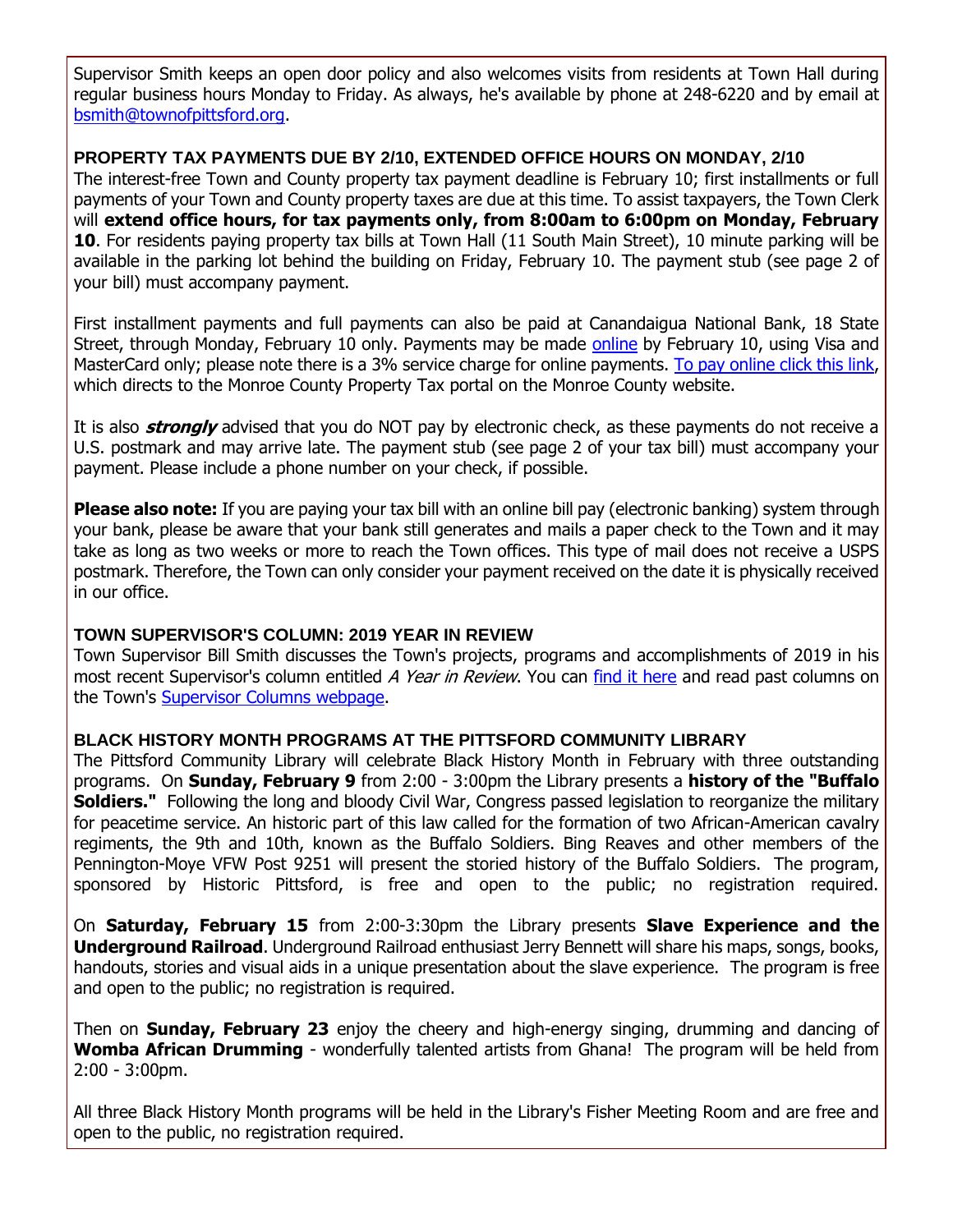For more information about these and other Library programs, visit the [Library's online program calendar](http://r20.rs6.net/tn.jsp?f=001pQBkOGmGMNFzqIdEE0OccMyjWJLM_W7W9kVl1B3R4Wdbz-gbrN9OR-hH42JuEGHiFCdmjl-abCpMqNP50IP56yXANOd0B97cWYeM93500qdLnbx32_NkLtKjPgwdigcRdaGRJmYXPDmsVxS-cTORPg5VBRf3n5-zDRFRkt830TGgvNrrJoslY9hhfO2E7rVHRBzTH9DgwVSht3Q7Osb12DGfY1l7wd8EzlTSizCrwI5Pfb8FMvCLirQ3SdYW4rarwjGM1pQJILNrnEOy3rO27CU6zTGx6HQ9SjAzaRMwEckWtsizxCOa7HvZxoX_yjpFSxrmGvxnrrPT0fl_3tf-kDO86xFg0GcoNUYDqFY4J7NCLBTUJpyaVqYFgy3VBj3AMt7XirKJ8GM=&c=zXidmpv7H4DHbRa662-gwPZi1fTiqLHd24pros6-6fByEleneLAmaA==&ch=0NWPsYBcMzJh7Qj6AwZ6jq6TaBXjrr_1d-VFcLLgDsjoGXvyNUAPIQ==) or call 249-5481. The Pittsford Community Library is located at 24 State Street.

#### **PINK THE RINK IS FEBRUARY 8 - SUPPORT THE FIGHT AGAINST CANCER!**

The Pittsford JV and Varsity Panthers ice hockey teams will face off against the Fairport Red Raiders in the 11th annual **Pink the Rink games to benefit cancer research** on Saturday, February 8 at Rochester Institute of Technology's Frank Ritter Ice Arena. The JV game begins at 5:30pm, followed by the Varsity game at 7:00pm. As is tradition, the Pittsford athletes will wear special pink jerseys to honor all those affected by breast cancer.

Pink the Rink has been a Pittsford School District tradition since 2010 and has raised over \$60,000 for the Breast Cancer Coalition of Rochester. Friends of Pittsford Hockey Board Member Celeste Frohm proposed the idea for Pink the Rink after watching her son play in a similar event at the State University of New York at Fredonia. Frohm believed it would be an effective way to bring the Pittsford community together for a worthy cause.

Tickets are \$5.00 and will be available beginning February 4 at the School District Athletic Office (42 W. Jefferson Rd.). If the event is not sold out, tickets will also be sold at the door. The Frank Ritter Ice Arena at Rochester Institute of Technology is located at 51 Lomb Memorial Dr., Rochester. For more information visit [www.pittsfordhockey.org](http://r20.rs6.net/tn.jsp?f=001pQBkOGmGMNFzqIdEE0OccMyjWJLM_W7W9kVl1B3R4Wdbz-gbrN9OR_Z5TDs1EHXm1SHGaQK4u16B--_qmyE2ZUpfGvl_7VEZuR3coRb4vwO7toXj_55ixlX9c0aXp58ekZKxEgqnWlGlq3I27lfNIWu3zqnZO1zHFRnwK5ycVsz3fmhlzNjyhxzaPLRALckmWysDMLkD2TKpD9cE6Av3z9_ondqB5NsVkbfOy99P8Xa2kiG1nA6DUKEX7_FJkiNt0qIfj4XnaL86HIFoo7vEu0PPFwurmH76x8GpSBYHv7Y=&c=zXidmpv7H4DHbRa662-gwPZi1fTiqLHd24pros6-6fByEleneLAmaA==&ch=0NWPsYBcMzJh7Qj6AwZ6jq6TaBXjrr_1d-VFcLLgDsjoGXvyNUAPIQ==) and click the ["Pink the Rink"](http://r20.rs6.net/tn.jsp?f=001pQBkOGmGMNFzqIdEE0OccMyjWJLM_W7W9kVl1B3R4Wdbz-gbrN9ORwbhoVaAoj9_kEWV6BhtHAkaJ1n0ppY4xE9ITkdiM3MWk5KEkDuO2ZpZT8nyFM4fJPZEtmu27XmPCF9UwfCnfF7e7X0ponO0gCw7oeN-OcNeuxI7EzK52vSw1B6d5KUJSHVLLenojfCiq0Pb6fAjNqgi9_YtfLoaMDvOafboYobR3znYzWiZ6KR5eUKwG9z66veV4EBjClP5rcVf_ziXChm3ZVWl8NjZ7qm_2XjnkkZj41bZe2aZCgRur8501BI66pYYtnxNsYewWmBRj4NUGynyWGqoZQnZCDgSte04ajqhcB-PxodtVT2ljFubrEAOTQ==&c=zXidmpv7H4DHbRa662-gwPZi1fTiqLHd24pros6-6fByEleneLAmaA==&ch=0NWPsYBcMzJh7Qj6AwZ6jq6TaBXjrr_1d-VFcLLgDsjoGXvyNUAPIQ==) tab.

#### **SENIORS LUNCH AND SUSAN B. ANTHONY PROGRAM THIS TUESDAY, 2/4**

Seniors, join us for lunch and a special Susan B. Anthony program this Tuesday, February 4 at 12noon in the VanHuysen Community Room at the Spiegel Pittsford Community Center. Dennis Carr will present "The Arrest and Trial of Susan B. Anthony." Lunch will feature Parmesan baked chicken with a side of spaghetti, Caesar salad, rolls, and Italian Ice and biscotti for dessert. Cost is \$6.00 per person; advance registration and payment is required. For more information and to register, stop by the Senior Programs office at the Community Center or call 248-6235.

The Town's Spiegel Pittsford Community Center is located at 35 Lincoln Avenue. To learn more about our programs, activities and services for seniors [click HERE to visit the Seniors page](http://www.townofpittsford.org/home-seniors?utm_source=eNews+1-29-20&utm_campaign=eNews+01-29-20&utm_medium=email) on the Town website, read [our Seniors program info brochure online,](http://r20.rs6.net/tn.jsp?f=001pQBkOGmGMNFzqIdEE0OccMyjWJLM_W7W9kVl1B3R4Wdbz-gbrN9OR5pEDre8GpZT6_FbcDU7Z1KpDSn4KlppnVxPgYKnE2REk6eG-5RSbREowXkjqV7Mp9I0soywABPsDCsHAgjCvZY80MILHCtMpT8kt0Rh1sw6WZGkHoDunCxZsP76tV95SjCkG_43-x68IfUPcDWNPsvLje8FSJoGm-n6btbL5PrxRteJ_tlJVyRQPIOxANuhxHFFRPNTRh2P0sgXzF0Klw_Wwp1oVPTz9dADkgs9t2IR4VeINsHzzSF9vSajqIyWNGLzevlt9eHY2WAY06sghOPWK4SE_uBll8gs2Zw_LcBhOgk-Y2GqJewRu-gy0e3O7w==&c=zXidmpv7H4DHbRa662-gwPZi1fTiqLHd24pros6-6fByEleneLAmaA==&ch=0NWPsYBcMzJh7Qj6AwZ6jq6TaBXjrr_1d-VFcLLgDsjoGXvyNUAPIQ==) or call our Senior Programs Office at 248-6235.

#### **REMINDERS**

#### **TAKE YOUR CHILD TO THE LIBRARY DAY IS THIS SATURDAY, 2/1 - WITH AIRIGAMI BALLOON FUN!**

Celebrate "Take Your Child to the Library Day" **this Saturday, February 1** with Airigami as they use balloons to construct a Rube Goldberg-style mousetrap to catch a mouse on the loose at the Pittsford Community Library! Join us at 2:00pm on Saturday, February 1 in the Fisher Meeting Room for this enjoyable, interactive stage show. The program is free and suitable for all ages; no registration required.

The Pittsford Community Library is located at 24 State Street. For more information about other great upcoming Library programs, visit the [Library's online program calendar](http://r20.rs6.net/tn.jsp?f=001pQBkOGmGMNFzqIdEE0OccMyjWJLM_W7W9kVl1B3R4Wdbz-gbrN9OR70GLPO9mDjlgYxE57fH_CLKdvFM2yL5e6OWlv8hOBCYMNvVYNyJxpM0RuOF4MYyeUqk76wJfDUfw3xnpZ6MWcjB2DYsEJEFW2GBW4okPw_VUAF91zbSGAvJYE4Q81NbEOLK-2uwFJ0PHwV4MrAkx409qQquYAMgh9FcNhawYyf0aqk2VUXyco3BMjAwPVY2wRQAwzJhFN02ikN8mrNFIWdgsaj5exRrQrwm7mn_DsNfYN6ep_FGDBYypaCUSB2MeSBdWDl-CkARec-zytWc8UNEDEXNFua0ZA==&c=zXidmpv7H4DHbRa662-gwPZi1fTiqLHd24pros6-6fByEleneLAmaA==&ch=0NWPsYBcMzJh7Qj6AwZ6jq6TaBXjrr_1d-VFcLLgDsjoGXvyNUAPIQ==) or call 249-5481.

#### **SWEETHEART DANCE IS FEBRUARY 7**

The Pittsford Recreation Department's annual Sweetheart Dance is Friday, February 7 from 6:30 - 9:00pm at the Spiegel Pittsford Community Center (35 Lincoln Avenue). Girls ages 5 to 13 can dance the night away, accompanied by an adult as their guest.

Music, refreshments and dancing will make this event a memorable evening! A professional DJ will provide music and fun activities. For an additional fee, a photographer will be available to capture the memory with a keepsake photo. You don't want to miss out on this special night so register early as space is limited (\$17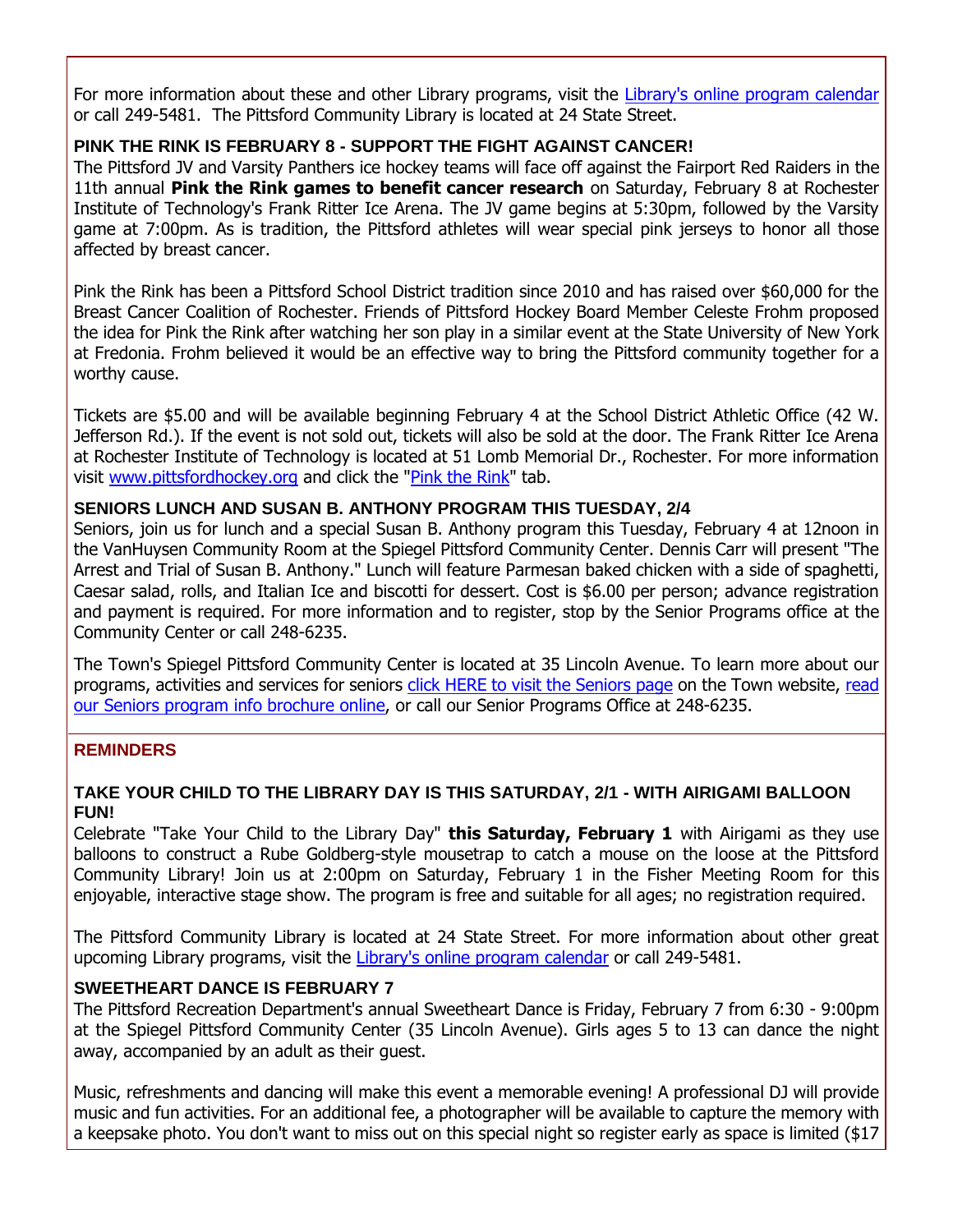per person). To [register online](http://r20.rs6.net/tn.jsp?f=001pQBkOGmGMNFzqIdEE0OccMyjWJLM_W7W9kVl1B3R4Wdbz-gbrN9ORz1inuv8ajC2ZtXEFzD_rLPFKtqaftO_b_3v0KCKj0gO1t2_kRtdHxsy5ZiI98l8QseKLhLl4gl_vWjUmCowj0TzlzcT9HVCOt6Yx1joBPqeFyBtnjxW1KkhmdlcbUB1Oxt_cqQ4PWpQyXmI1myL_3QviK_pIW6LJylRf8kytOJ0WhiGCFfFEoJOmPGUzkhENL3iayPrnLhMrHvvYI9cjGG5cifosL36s5K3X8tYLuwCk8opVTpM4LLpXMD3JQF-Q5EbtBF6k1_CIFotmBYhzGEckerdwa1oMIfT5zdwFbGU&c=zXidmpv7H4DHbRa662-gwPZi1fTiqLHd24pros6-6fByEleneLAmaA==&ch=0NWPsYBcMzJh7Qj6AwZ6jq6TaBXjrr_1d-VFcLLgDsjoGXvyNUAPIQ==) click the link and see the "Family and Youth" section, or stop by the Spiegel Pittsford Community Center to register in person.

**FAMILIES ADVOCATING FOR MUSIC EDUCATION (FAME) CABARET NIGHT THIS SATURDAY, 2/1** Mendon High School's FAME (Families Advocating Music Education) parent organization presents **Cabaret 2020: That's Entertainment!** this Saturday, February 1, from 7:00 to 10:00pm in the Mendon High School Commons. Brett Davidsen from WHEC-News10NBC will once again emcee this annual cabaret style event featuring performances by many of the school's talented vocal and instrumental ensembles, including Mendon High School's Jazz Band, Bella Voce, Viking Voices, Jazz Choir, Jazz Ensemble, and Show Choir plus special guest performers from Barker Road Middle School.

Socialize, enjoy light desserts and beverages and bid at the fabulous silent auction while enjoying these great performances. Families Advocating Music Education (FAME) sponsors this annual fundraiser each February to benefit the music and drama department at Mendon High School and students pursuing music education and performance art in college. Tickets are \$6.00 in advance and \$7.00 at the door. For additional information and to purchase advance tickets, please contact via email [mhsfame@gmail.com.](mailto:mhsfame@gmail.com?subject=FAME%20Cabaret%202020)

#### **SEASONAL PARKING RESTRICTIONS IN EFFECT THROUGH APRIL 1, 2020**

In order to facilitate snow removal, Town of Pittsford seasonal parking restrictions are in effect from November 15 (this Friday) through April 1, 2020. Parking of any vehicle on public roads - including state highways and on the shoulder of all roads - is prohibited each year from November 15 through April 1 in all areas within the Town and outside of the Village. During this time, please don't park on or along public roads outside of the Village. Please note violators may be ticketed or towed.

When the snow flies, we need roadsides clear of vehicles so our plows can get through. This is especially true in neighborhoods, where the streets are narrower. Vehicles parked along the roadside can hinder plows accessing your neighborhood. Please help us keep our streets safe and accessible!

#### **EMERGENCY CLOSINGS INFORMATION**

In the case of major weather events or other emergencies, information about facility closings and program/event cancellations will be announced on the Town's website [www.townofpittsford.org,](http://townofpittsford.org/?utm_source=eNews+1-29-20&utm_campaign=eNews+01-29-20&utm_medium=email) [Facebook](https://www.facebook.com/pages/Town-of-Pittsford/139082619464200)  [page Town of Pittsford,](https://www.facebook.com/pages/Town-of-Pittsford/139082619464200) and [Twitter feed @pittsfordtown,](http://r20.rs6.net/tn.jsp?f=001pQBkOGmGMNFzqIdEE0OccMyjWJLM_W7W9kVl1B3R4Wdbz-gbrN9OR4Tj_7mciG57aARW2pXq32YNYe-ppFFvJArfxJSLjvMgNah1qVgvQX8Qk2VF-hxgehDcQAX32bTsWjddVh22KNl0yiTaehdAWYc4ZVBI73vgua8hvof-c9rW1vJK0aHz8Q==&c=zXidmpv7H4DHbRa662-gwPZi1fTiqLHd24pros6-6fByEleneLAmaA==&ch=0NWPsYBcMzJh7Qj6AwZ6jq6TaBXjrr_1d-VFcLLgDsjoGXvyNUAPIQ==) as well as on local television and radio stations and Pittsford's [Cable TV 12 Channel 1303 government access station.](http://townofpittsford.org/home-channel12?utm_source=eNews+1-29-20&utm_campaign=eNews+01-29-20&utm_medium=email) TV-12 Channel 1303 announcements can be viewed live any time via the [TV-12 Channel 1303 page on the Town website.](http://townofpittsford.org/home-channel12?utm_source=eNews+1-29-20&utm_campaign=eNews+01-29-20&utm_medium=email)

#### **ASL INTERPRETER AT TOWN BOARD MEETINGS**

The Town of Pittsford provides an American Sign Language interpreter at every meeting of the Pittsford Town Board, to interpret for those who need this service.

#### **UPCOMING COMMUNITY ACTIVITIES IN PITTSFORD**

- [Take Your Child to the Library Day, featuring Airigami](http://r20.rs6.net/tn.jsp?f=001pQBkOGmGMNFzqIdEE0OccMyjWJLM_W7W9kVl1B3R4Wdbz-gbrN9OR_pS3OxSL0iFqMNJPC5baNnyb3H1q8RIwvqORl3Iieg525UGn5OqOqiJMgZO8M3gRDa9ZYFf8KAmJn1ZuH2KJDUiqM7GhWrY_S8fYZjbfnlE79Voq_Ex5ODI7B_5omCAE6dadkI6TF7BSiuXTlC8NToBzNcInTx4yomZCLc_C869dMrq-APCV9G-qdgeNnmAXnmAWl44o-QyLSQha5TKjQlakKgaVEn4QXTCoSWViASLfBTBM8Xv74oVWQAWKWVSemABBQkWk8l_&c=zXidmpv7H4DHbRa662-gwPZi1fTiqLHd24pros6-6fByEleneLAmaA==&ch=0NWPsYBcMzJh7Qj6AwZ6jq6TaBXjrr_1d-VFcLLgDsjoGXvyNUAPIQ==) balloon fun, Saturday, 2/1, 2:00pm, Pittsford Community Library Fisher Meeting Room, 24 State Street; free and suitable for all ages.
- [FAME Cabaret 2020: That's Entertainment!](http://r20.rs6.net/tn.jsp?f=001pQBkOGmGMNFzqIdEE0OccMyjWJLM_W7W9kVl1B3R4Wdbz-gbrN9OR_pS3OxSL0iFbMHBNNYjv6CYVyJX6J6S9HVYCUdj78uzn-i-LjGSkVKfDMBDcJe9Y-OQqFSmTcbxdm6AQTsj_U7u32QUPdFupR5MPP2690OpwPqzKKENTt-odFmWoivg0v_b8klPRMFhx2C-EiDHX0oRu3QfMBafQjFT2PQ2bxnQdYtKiWXzWRlPnurRhW_srpFecD0oVlUYSTzxRR0v9Hwq0zWMl7nvIxW8S_Zkremxe9ylrxjtkquHT3U8A8S0hInh4gyaSMcLp-VBzm-LMh6aL57rivr8mhQ0_8KGcQbZhrzqLOGe3piwXBloOQ_f2ekgXvNw8K5yUp0zeNqkA9OkvtZa4u1ii4T_FMd2ufcSHiRbtj4js0pgRf7N_RSOECa17e7Atrz-9kGiQMsCWfcUg-hD6ElEGM9lAp8ocSVFmO167E1ahakKKn91W7hyIbtX2oNrbKf70I9T-8-H8hN_pxNyOPpv3OBhzq0Jp1HD&c=zXidmpv7H4DHbRa662-gwPZi1fTiqLHd24pros6-6fByEleneLAmaA==&ch=0NWPsYBcMzJh7Qj6AwZ6jq6TaBXjrr_1d-VFcLLgDsjoGXvyNUAPIQ==) Saturday, 2/1, 7:00 10:00pm, Mendon High School Commons, 472 Mendon Road; annual cabaret style event featuring performances by many of the school's vocal and instrumental ensembles, funds raised benefit music and drama department at Mendon High School and students pursuing music education and performance art in college. Tickets \$6.00 in advance, \$7.00 at the door; for more info and advance ticket purchases contact [mhsfame@gmail.com.](mailto:mhsfame@gmail.com)
- [Sweetheart Dance](http://r20.rs6.net/tn.jsp?f=001pQBkOGmGMNFzqIdEE0OccMyjWJLM_W7W9kVl1B3R4Wdbz-gbrN9ORwwyy8fHSkm1F3oqrde8xwpSg0_Ek4yTdLdBp0h-O9S90JOMiym_PC1cq3o_p-E5iQBdyEEXeS0jK6aO9pyDxKsSMx5un2aOq3lvAA1vbJ92DLKN_DrtkSNpL1LttXzD7AkJH7RuxdpVncdlzb0eGGCWIbQOeo_WBax0MS_pR0mGKzC4fucD4yq1ethMDbJKgHFgmBbPqaNmJeX46BUz-YBgdRUzTOCR4ZXHP0Sr6A-UUlUETt5O1EmKu8-SVkusy-13-bO3HABWSHF2C74ENtpmlIzJow2cXgQy_ypshzbt&c=zXidmpv7H4DHbRa662-gwPZi1fTiqLHd24pros6-6fByEleneLAmaA==&ch=0NWPsYBcMzJh7Qj6AwZ6jq6TaBXjrr_1d-VFcLLgDsjoGXvyNUAPIQ==) girls ages 5 to 13 can dance the night away, accompanied by an adult as their guest, Friday, 2/7, 6:30-9:00pm, Spiegel Pittsford Community Center, 35 Lincoln Avenue; advance registration required, \$17 per person, more info and [registration online](http://r20.rs6.net/tn.jsp?f=001pQBkOGmGMNFzqIdEE0OccMyjWJLM_W7W9kVl1B3R4Wdbz-gbrN9ORz1inuv8ajC2ZtXEFzD_rLPFKtqaftO_b_3v0KCKj0gO1t2_kRtdHxsy5ZiI98l8QseKLhLl4gl_vWjUmCowj0TzlzcT9HVCOt6Yx1joBPqeFyBtnjxW1KkhmdlcbUB1Oxt_cqQ4PWpQyXmI1myL_3QviK_pIW6LJylRf8kytOJ0WhiGCFfFEoJOmPGUzkhENL3iayPrnLhMrHvvYI9cjGG5cifosL36s5K3X8tYLuwCk8opVTpM4LLpXMD3JQF-Q5EbtBF6k1_CIFotmBYhzGEckerdwa1oMIfT5zdwFbGU&c=zXidmpv7H4DHbRa662-gwPZi1fTiqLHd24pros6-6fByEleneLAmaA==&ch=0NWPsYBcMzJh7Qj6AwZ6jq6TaBXjrr_1d-VFcLLgDsjoGXvyNUAPIQ==) or at the Spiegel Pittsford Community Center